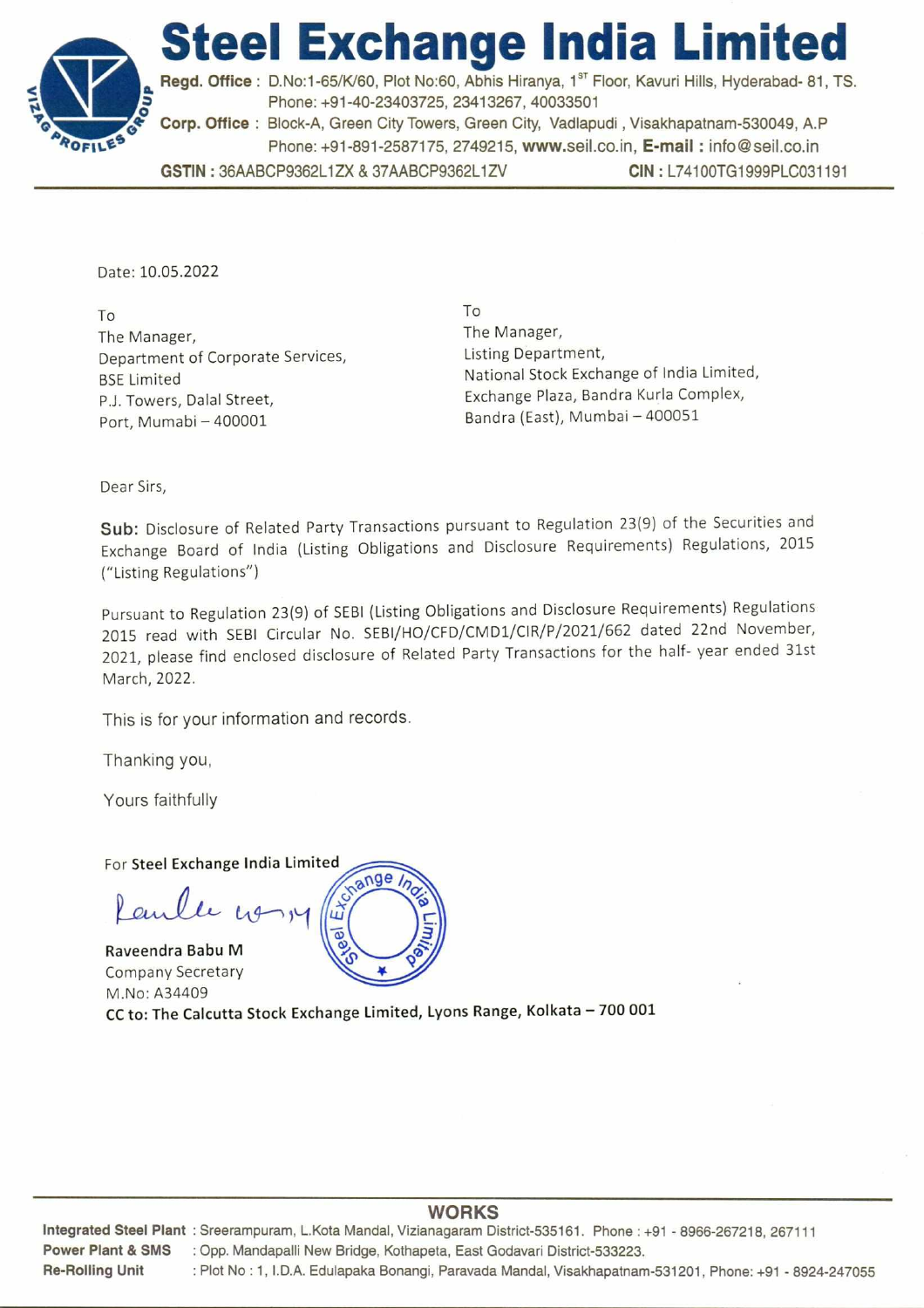Additional disclosure of related party transactions - applicable only in case the related party transaction relates to loans, inter-corporate deposits, advances or investments made or given bythe listed entity/subsidiary. These details need to be disclosed only once, during the reporting period when such transaction was undertaken. Details of theparty In case any financial (listed entity In case monies Details of the loans, inter-corporate deposits, advances orinvestments indcbtednessis incurred to make aredue to either /subsidiary)  $\sim$ or give loans, inter-corporate Details of the counter party party as a result entering intothe Value of of the transaction deposits, advancesor transaction Value therelated investments Type of related (See Note 1) of party party transaction transact transaction (see Note 5) S. No Purpose for which ion as the fundswill be during approved utilised by the Nature (loan/ by the the Nature of Relation ultimate recipient Cost reportin advance/ audit indebted ship of **Interes** of funds (end-Secured/ intercommittee g Opening Closi ness the Tenure Tenure tRate usage) PAN Name **PAN** (see unsecured Name period corporate (see Note balance (loan/ ng counterp  $(%)$ Note?) deposit/ 6a) (see balanc issuance arty with Note investment of debt/ e the listed 6b) any other entity or etc.) its subsidiar y 0.192 0.192 M/s Vizag Hire charges M/s Steel Promoter Exchange Profiles Group Transport & Diesel 32.83 32.83 India Limited Private charges Limited 105 105 Lease 1049.69 1049.69 interest on Compulsorily Convertible Debentures (CCD's) 112.22 112.22 Sale of Steel and iron Unsecured Working Capital 12% 18 Months 12441 12441 Investment Investment **OF STEEL EXCHANGE INDIA LIMITED** Advance 1129.94 1129.94 Advance Leader hard H /1